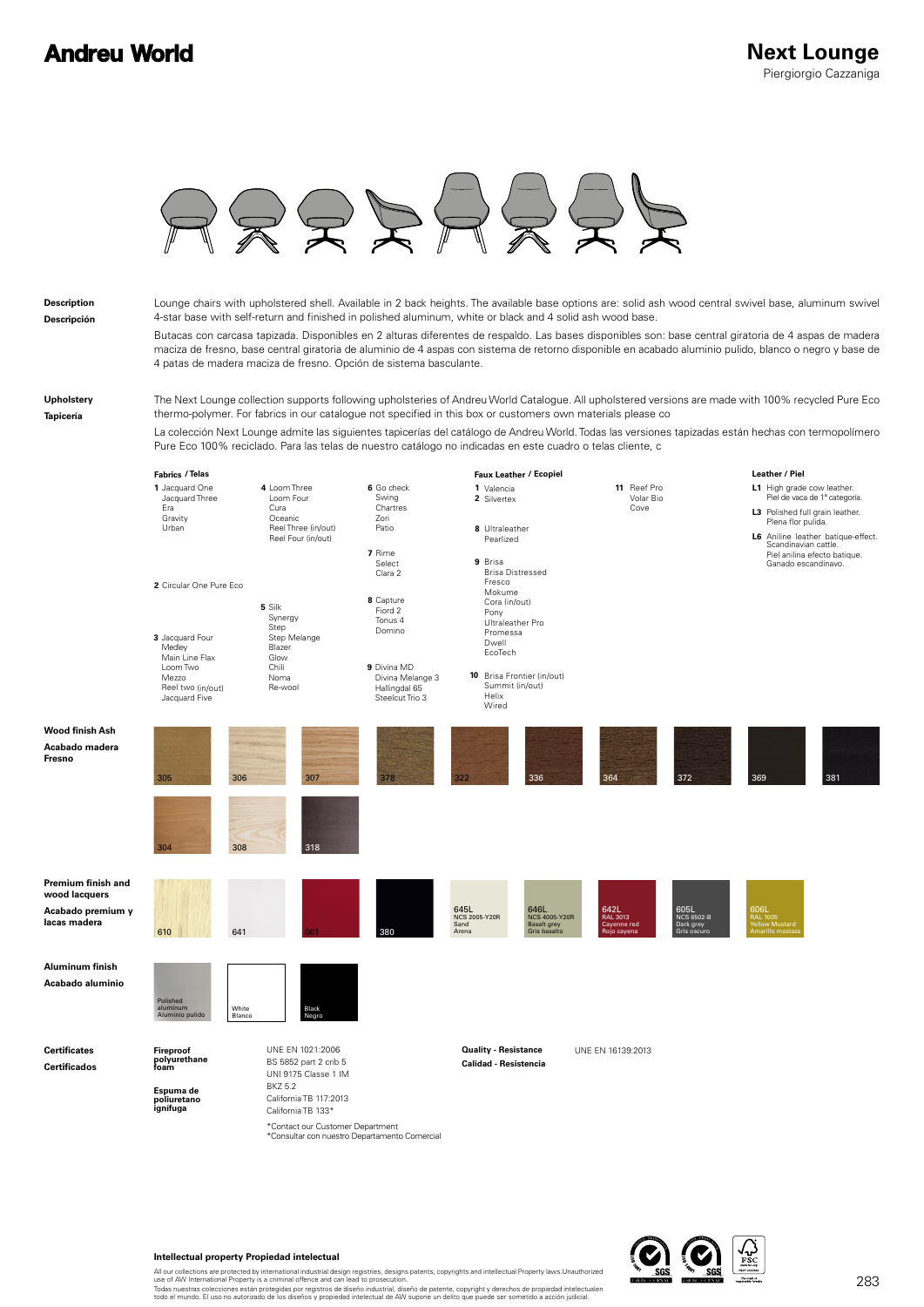|                                                                                                                                                                                                                                                                                                                                                                                                                                                                                                                     |              | <b>Andreu World</b>                                                                         |                       |             |                                                                                                                                                                                                                                                                                                     |            |                                                                                |                |            |            |                                             |                                                                                            |                                       |                              |                                    | <b>Next Lounge</b>                 |  |
|---------------------------------------------------------------------------------------------------------------------------------------------------------------------------------------------------------------------------------------------------------------------------------------------------------------------------------------------------------------------------------------------------------------------------------------------------------------------------------------------------------------------|--------------|---------------------------------------------------------------------------------------------|-----------------------|-------------|-----------------------------------------------------------------------------------------------------------------------------------------------------------------------------------------------------------------------------------------------------------------------------------------------------|------------|--------------------------------------------------------------------------------|----------------|------------|------------|---------------------------------------------|--------------------------------------------------------------------------------------------|---------------------------------------|------------------------------|------------------------------------|------------------------------------|--|
| <b>BU0489</b><br>30.25<br>31.00<br>33.25                                                                                                                                                                                                                                                                                                                                                                                                                                                                            |              |                                                                                             |                       |             | Low back lounge chair with upholstered shell and solid<br>ash wood central swivel base. Additional options include:<br>tilting mechanism.<br>Butaca de respaldo bajo con carcasa tapizada y base<br>central giratoria de 4 aspas de madera maciza de fresno.<br>Opción de sistema basculante.       |            |                                                                                |                |            |            |                                             | COM yards<br>COL<br>sq.ft<br>per unit<br>1 units<br>2.75<br>54<br>2.75<br>10 units or more |                                       |                              |                                    |                                    |  |
| \$<br><b>COM</b><br>1,852                                                                                                                                                                                                                                                                                                                                                                                                                                                                                           | COL<br>1,896 | 23.<br>1,940                                                                                | 2<br>1,988            | 3<br>2,028  | 4<br>2,088                                                                                                                                                                                                                                                                                          | 5<br>2,145 | 6<br>2,203                                                                     | 7<br>2,261     | 8<br>2,319 | 9<br>2,377 | 10<br>2,436                                 | 11<br>2,495                                                                                | L1<br>2,548                           | L2<br>2,758                  | L3<br>3,142                        | L <sub>6</sub><br>4,161            |  |
| SERIE<br>600                                                                                                                                                                                                                                                                                                                                                                                                                                                                                                        |              | Matte lacquered and<br>premium upcharge<br>Incremento por lacado<br>mate y premium          |                       | 50          |                                                                                                                                                                                                                                                                                                     |            | Tilting mechanism<br>upcharge<br>Incremento por<br>sistema basculante          |                | 87         |            |                                             |                                                                                            |                                       |                              |                                    |                                    |  |
| <b>BU0490</b><br>Low back lounge chair with upholstered shell and alumi-<br>num swivel 4-star base with self-return system and fi-<br>nished in polished aluminum, white or black. Additional<br>1 units<br>options include: tilting mechanism.<br>30.25<br>31.00<br>Butaca de respaldo bajo con carcasa tapizada y base<br>10 units or more<br>central giratoria de aluminio de 4 aspas con sistema de<br>retorno disponible en acabado aluminio pulido, blanco o<br>33.25<br>negro. Opción de sistema basculante. |              |                                                                                             |                       |             |                                                                                                                                                                                                                                                                                                     |            |                                                                                |                |            |            |                                             |                                                                                            | COM yards<br>per unit<br>2.75<br>2.75 | COL<br>sq.ft<br>54           | $\boxed{h} \times 1$               | 口 20,25 Ft<br>$\triangle$ 49 lbs   |  |
| \$<br><b>COM</b><br>1,534                                                                                                                                                                                                                                                                                                                                                                                                                                                                                           | COL<br>1,577 | 1,622                                                                                       | $\mathbf{2}$<br>1,668 | 3<br>1,708  | 4<br>1,768                                                                                                                                                                                                                                                                                          | 5<br>1,825 | 6<br>1,882                                                                     | 7<br>1,943     | 8<br>2,001 | 9<br>2,059 | 10<br>2,117                                 | 11<br>2,175                                                                                | L1<br>2,226                           | L2<br>2,439                  | L3<br>2,823                        | L6<br>3,843                        |  |
| <b>BU0491</b>                                                                                                                                                                                                                                                                                                                                                                                                                                                                                                       |              | Tilting mechanism<br>upcharge<br>Incremento por<br>sistema basculante                       |                       | 87          | Low back lounge chair with upholstered shell and 4 solid<br>ash wood base.                                                                                                                                                                                                                          |            |                                                                                |                |            |            |                                             |                                                                                            | COM yards<br>per unit                 | COL<br>sq.ft                 |                                    | 口 20,25 Ft                         |  |
| 33.25                                                                                                                                                                                                                                                                                                                                                                                                                                                                                                               | 30.25        | 31.00                                                                                       |                       |             | Butaca de respaldo bajo con carcasa tapizada y base de 4<br>patas de madera maciza de fresno.                                                                                                                                                                                                       |            |                                                                                |                |            |            | 1 units<br>2.75<br>2.75<br>10 units or more |                                                                                            |                                       | 54                           | $\triangle$ 42 lbs<br>$h \times 1$ |                                    |  |
| <b>COM</b>                                                                                                                                                                                                                                                                                                                                                                                                                                                                                                          | COL          | 1                                                                                           | 2                     | 3           | 4                                                                                                                                                                                                                                                                                                   | 5          | 6                                                                              | 7              | 8          | 9          | 10                                          | 11                                                                                         | L1                                    | L2                           | L <sub>3</sub>                     | L6                                 |  |
| \$<br>1,491<br><b>SERIE</b><br>600                                                                                                                                                                                                                                                                                                                                                                                                                                                                                  | 1,534        | 1,577<br>Matte lacquered and<br>premium upcharge<br>Incremento por lacado<br>mate y premium | 1,622                 | 1,668<br>50 | 1,723                                                                                                                                                                                                                                                                                               | 1,781      | 1,842                                                                          | 1,900          | 1,957      | 2,017      | 2,074                                       | 2,133                                                                                      | 2,183                                 | 2,396                        | 2,781                              | 3,800                              |  |
| <b>BU0492</b><br>44.00                                                                                                                                                                                                                                                                                                                                                                                                                                                                                              | 30.25        | 31.00<br>23.25                                                                              |                       |             | High back lounge chair with upholstered shell and a solid<br>ash wood central swivel base. Additional options include:<br>tilting mechanism.<br>Butaca de respaldo alto con carcasa tapizada y base cen-<br>tral giratoria de 4 aspas de madera maciza de fresno. Op-<br>ción de sistema basculnte. |            |                                                                                |                |            |            |                                             | 1 units<br>10 units or more                                                                | COM yards<br>per unit<br>3.3<br>3.3   | <b>COL</b><br>sq.ft<br>64.75 | $\overline{h}$ x1                  | 口 26,25 Ft<br>$\frac{1}{2}$ 50 lbs |  |
| <b>COM</b>                                                                                                                                                                                                                                                                                                                                                                                                                                                                                                          | COL          | 1                                                                                           | $\overline{2}$        | 3           | 4                                                                                                                                                                                                                                                                                                   | 5          | 6                                                                              | $\overline{7}$ | 8          | 9          | 10                                          | 11                                                                                         | L1                                    | L2                           | L3                                 | L <sub>6</sub>                     |  |
| \$<br>2,150<br>SERIE<br>600                                                                                                                                                                                                                                                                                                                                                                                                                                                                                         | 2,216        | 2,277<br>Matte lacquered and<br>premium upcharge<br>Incremento por lacado<br>mate y premium | 2,343                 | 2,402<br>50 | 2,486                                                                                                                                                                                                                                                                                               | 2,570      | 2,656<br>Tilting mechanism<br>upcharge<br>Incremento por<br>sistema basculante | 2,736<br>87    | 2,822      | 2,902      | 2,986                                       | 3,073                                                                                      | 3,147                                 | 3,446                        | 3,997                              | 5,450                              |  |